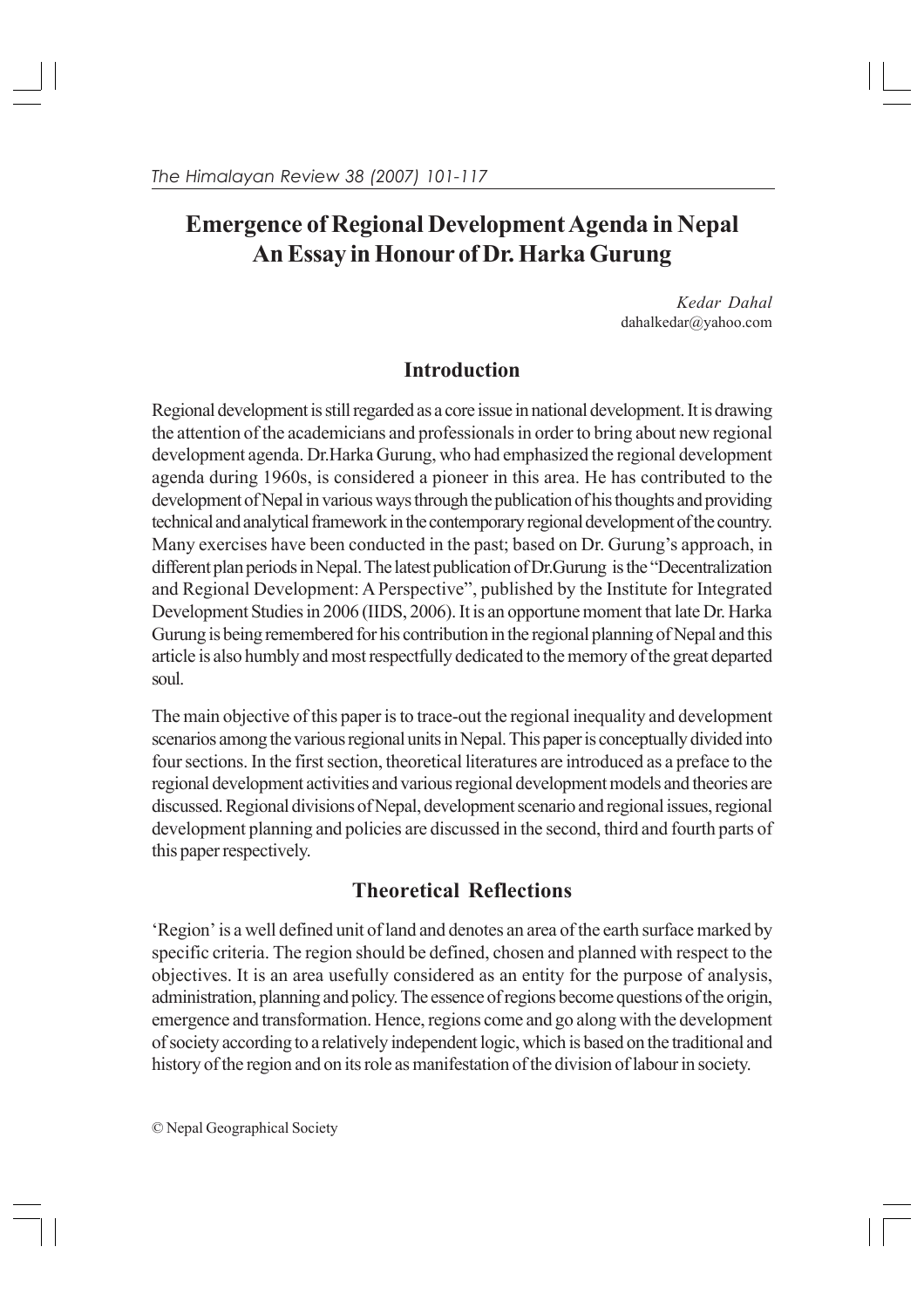## **Pespectives of Regional Development Theories**

The regional dimension is a very important aspect of development which takes into consideration the essence of spatial elements. But the analysis of the spatial dimension of the development is not an easy task since it requires high level of spatial knowledge by which the regional problems can be solved. According to Friedmann the economic growth is spatially differentiated due to the following (Friedmann, 1964);

- Space economy normally evolves from a number of small and relatively closed regional economies into a fully integrated national economy in which the significance of locational differences is sharply reduced, and
- Modern economic development occurs typically in only a few areas at space and that development proceeds from there to incorporate successively larger portions of the national periphery.

The spatial structure of economic development depends upon the physical and cultural features and their arrangement in space in terms of human settlement, productive facilities, transport routes, land use, etc and activity patterns consist of flows of capital, labour, commodities and means of communication, while, the second is related to the emerging development patterns and process. Therefore, the structure of economy is determined by the interaction between physical and human activity patterns. In the case of the causes for differential spatial patterns and sequences of spatial transformation, Friedmann has discussed the two basic approaches; first, explanation of the historical background of the regions and second a focus on the nation whose territory is regarded as a differentiated continuum.

Many theories are developed in the field of the regional development and planning in the west. Modernization paradigm, dependency theory, New International Divisional of Labour, World City hypothesis, Globalization, Alternative Development, Centre-Periphery model, Locational theories, Growth Pole and Growth Axes are the principal regional development theories.

"Central Place Theory" proposed by Christaller (1933) is a pioneer theory in the field of spatial distribution of human settlement, services and central place, which show the relationship between central places, their location and hinterlands. There will be one superior center where all goods are produced and sold. There are specialization, division of labour, and trade between centers. The lower-order centers produce and sell lower order goods; the higher order centers have more activities, produce a wider range of goods, and handle more business (Wanmali, 1983).

"Myrdal Model of Cumulative Causation" has been put forwarded to argue that regional differences are the natural outcome of economic development and the inevitable result of market forces. Economic growth takes place initially where there are such natural advantages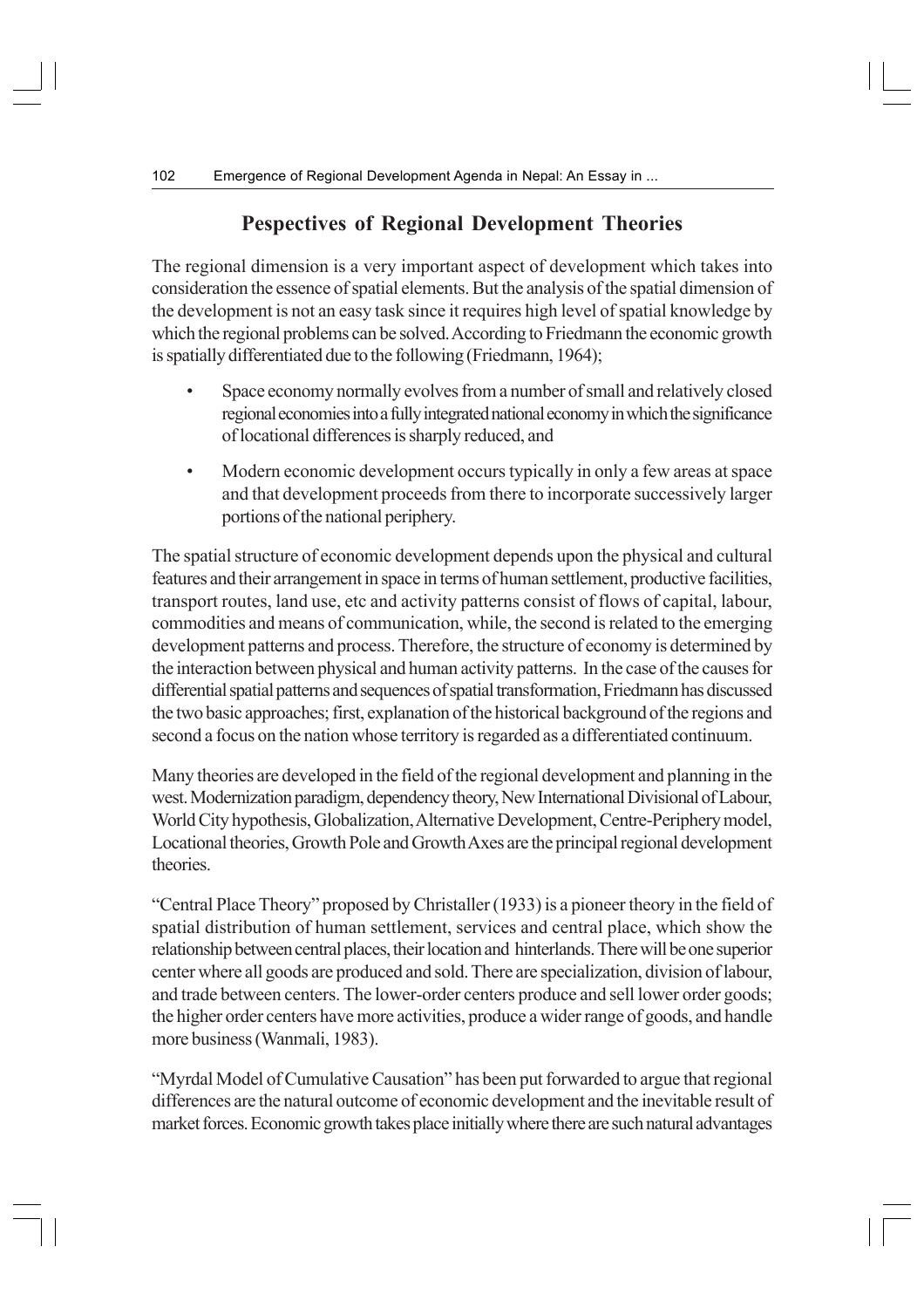as a source of fuel or a supply of raw materials. This region of economic development sets in motion the process of cumulative causation and centripetal forces begin to operate whereby capital and labour are attracted into the expanding areas which further stimulates its prosperity at the expense of the surrounding regions (Hammond, 1985). Mydral called the movement of wealth from the poorer regions to the central rich region the 'backwash effect' due to the better facilities and opportunities offered by the growing regions. And eventually the increased and developed area would spread towards the backward and less developed areas what Mydral called 'spread effect'. Therefore, three stages of regional development has been identified, first, pre-industrial stage where there are few regional inequalities, second, cumulative causation where a single region is advancing faster and the imbalance of the wealth will be greatest, and third, spread effect begins to reduce spatial differences. Many developers have criticized this model under the plea that it is simple and qualitative in nature and also that it has unrealistic assumption of the market force.

"Central-Periphery Model" has been formulated by John Friedmann, who has attempted to explain the nature of rich and poor areas. He has identified four dynamics, along with rapidly growing central regions and stagnating peripheral regions (Hammond, 1985);

- Core region with a high level of technological development ,large amount of capital and labour, complex economic infrastructure and high growth rates
- Upward-transition region between peripheral and core regions and characterized by intense use of resources, immigration and constant economic growth
- Resource-frontier regions, existing outside the upward- transition regions, characterized by new settlement and development of virgin territory, and
- Downward-transition region, characterized by stagnant or declining rural economies with low agricultural productivity.

According to this model of development most of the developing countries of today fall in the third or fourth stage of development while the advanced countries fall in the first or second stages of their development.

Some other geographers have given the spatial diffusion model for the regional development and focused that the development tends to spread outwards from the core areas to periphery. The advanced economic activities would eventually spread throughout the country.

The concept of "Growth Poles and Growth Axes" was developed by Francoise Perroux. This was a popular tool of development during the 1960s – 1980s. Development can take place in the particular points and gradually spread outwards. J.R.Laseun has tried to translate the economic growth pole of Perroux into the spatial growth pole, and become more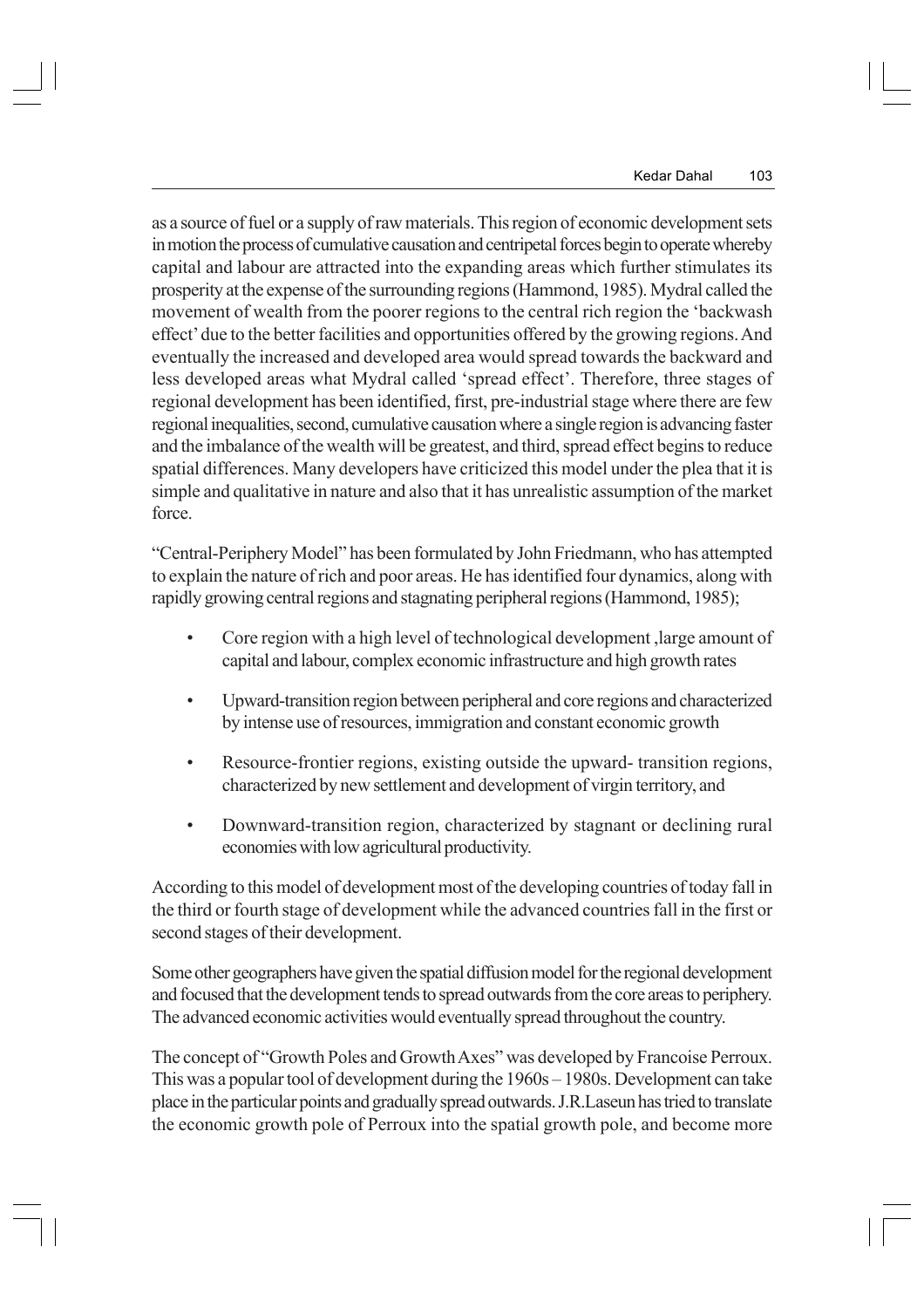important in the field of regional development. There are growth poles from which centrifugal forces emanate and to which centripetal forces are attracted (Wanmali, 1983). This is more criticized in the developed countries in recent years. However, some of the underdeveloped countries have followed this model in their strategy of development.

"Modernization Paradigm" has emphasized the role of the state in the development. Stateled macroeconomic policies are important to accelerate economic growth. International level of the financial arrangement promotes economic development. Rostow (1955) has identified five stages of economic development e.g. Traditional Society, Preconditions for take off, Take off, Drive to maturity and Age of high mass consumption. So development was seen in an evolutionary perspective.

"Dependency Theory" described the exploitation of natural resources of the underdeveloped countries by the developed countries. Underdeveloped countries exported the cheap raw material to the developed countries and imported the value added product, what Andre Gunder Frank called the "development of underdevelopment", The dependency theory emphasized that the underdevelopment was the result of a specific process that led to underdevelopment in one part of the world and development in the other part.

"New International Division of Labour (NIDL" came in the 1960s and 1970s and reflected differences in trade between firms producing goods in different nations. It also reflects a number of transformations of the world economy through the global corporations, transnational companies and international financial market. Therefore, NIDL represents a system for production on a world scale, in which greater numbers of people are integrated for production. Different types of labour with very different work experiences have varying types of socio-economic background, varying nationals and varying histories of labour organizations integrated for the production.

"World City Hypothesis" related city's integration to the world economy. There are certain cities or places, which are on commanding position in the global network in flow of money, trade, intellectual etc for example, New York, London and Tokyo. The formation of the world class cities is mainly due to the globalization process of the economy. There are two classical theories regarding the globalization or the global shift:

- 1. International trade theory, emphasized the principle of the comparative advantage and focusing the varying the factors of production, and
- 2. Industrial location theory emphasized the transportation cost, labour and market which are three key factors for the industrial location.

Both trade and location theories have tended to assume very simple economic-geographical relationships and very simple decision making process. Globalization is a very complex and highly interconnected process, and the process of globalization is the outcome of four sets of interrelated processes;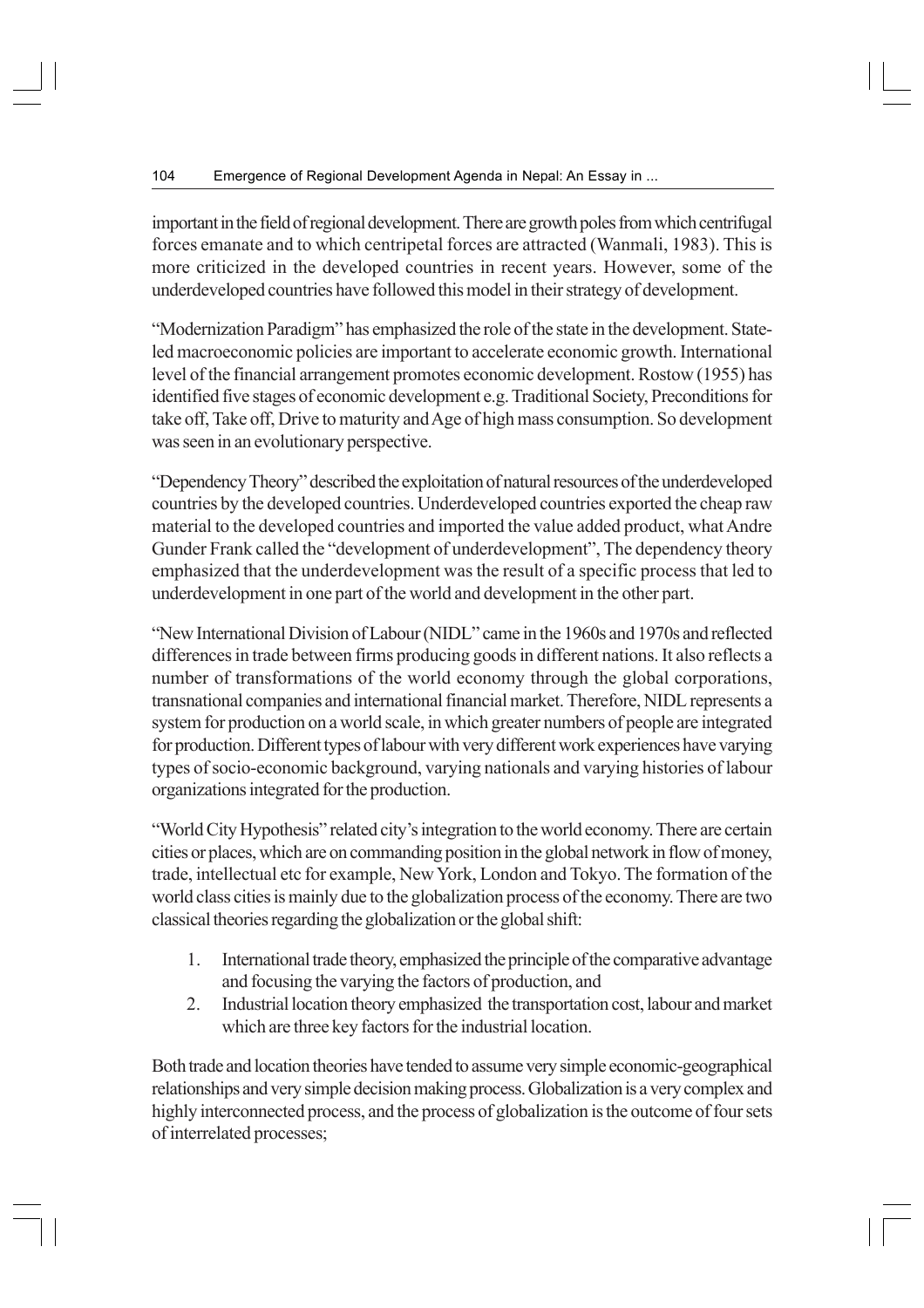- the strategies of firms , notably transnational corporations
- the strategies of states
- the complex and dynamic interaction between firms and states
- technological change

But the global market will never involve everyone. Local economic development can provide opportunities for the people who have been excluded from the global market. Local economic development can maintain local economic networks and social coherence. Moreover, globalization creates social and environmental distancing.

Regional Development theories related to the economic (for example micro economics, basic and non-basic sectors of economics of the region), globalization and NIDL (role of Multi National Corporation and free movement of goods and services) are concerned with the national level policies that are not prime in the regional development. Many regional development theories and models are categorized into one umbrella called 'polarized development theories', for example, diffusion theory, core-periphery, dependency theory, world city hypothesis, central place theory and location theories, which are concerned more in the spatial movement of goods and services. Polarized theories have more or less similar characteristics in terms of the regional development process. In other words, developments started at a local or regional level are supposed to trigger off an impact all over its periphery. In fact, all regional development models are academic exercises that are varying in the varying conditions of the particular environment.

Regional planning is a tool that would provide the regional development framework for the balanced and integrated national development. Many countries of the world are preparing regional development frameworks that can be used to minimize the regional inequalities based on the existing resources, local knowledge, infrastructure and service available in the particular areas. Regional policy, a part of the regional planning, should be considered as a tool for comprehensive national development in which all parts of the country contribute in their own ways to the attainment of national objectives. Spatial dimension of planning approach came from the less well integrated economies where regional differences of production and welfare have been found.

## **Regional Development in Nepal**

## **Regional Division of Nepal**

Regional division in Nepal is primarily based on the ecological characteristics and the level of development. Ecologically, Nepal has been divided into three broad physical divisions e.g. Mountain, Hill and Terai (Plain). But since Nepal has been divided into five development regions many experts have further divided into then 15 different sub-regions in total. This division of regions has been done mainly for understanding the different ecological environment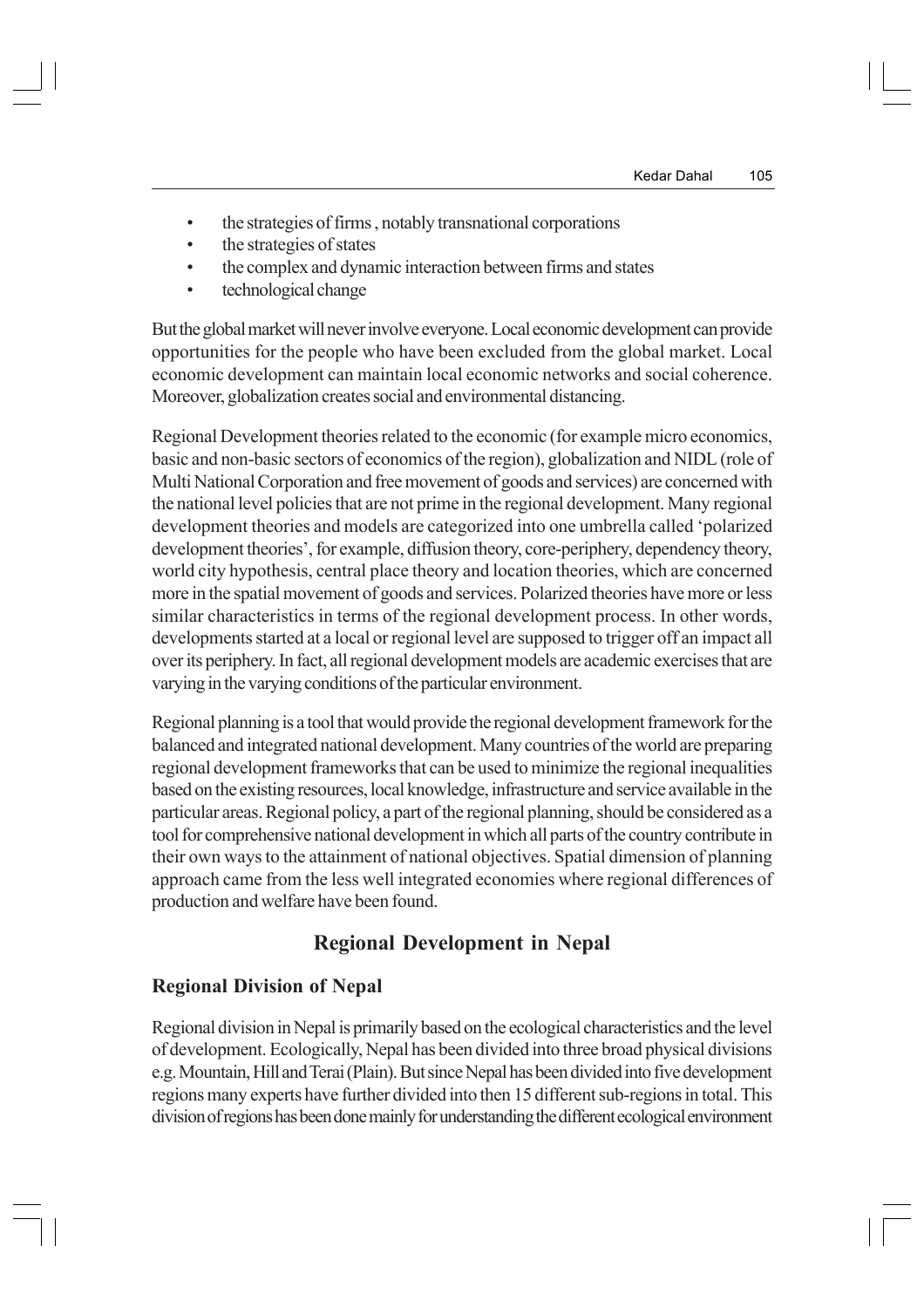of Nepal, which could be useful to prepare and implement the national plans and policies for development.



**Fig.1 Hierarchical Orders of the Regional Division in Nepal**

The concept of regional development and planning in Nepal came in the mind of geographer in 1960s. According to Dr. Harka Gurung "Regional development planning is a comprehensive approach towards the reconciliation of economic and social aims as well as a means of broadening the scope of the allocative processes of the national plan … regional planning provides an important link between the micro-analytic concern at local level and macro- economic objectives at the national level by laying stress on the co-ordinative relations among programmers in particular localities and new resource combination for improved land use" (Gurung, 1969).

During the Second Plan (1962-1965), the country has been divided into 3,474 Panchayats, 75 Districts and 14 Zones with the view to promoting development activities at the grassroots level. Although, the development was guided by some centrifugal forces and development was confined in the some typical locations and areas. Kathmandu Valley was developed as a development island and remaining parts of the whole nation was still backward. To reduce the regional disparity, the nation has further been divided at first into Four Development Regions e.g. Eastern Development Region (EDR), Central Development Region (CDR), Western Development Region (WDR) and Far- Western Development Region (FWDR) in 1972 (2029 BS) and Five Development Regions in 1981 . To reduce the socio-economic imbalance in the regions, many municipalities were introduced in the country. Before 1980, there were 16 municipalities (Sharma, 1989-92) whereas at present, there are one Metropolitan City, four sub-metropolitan cities and other 53 municipalities in Nepal.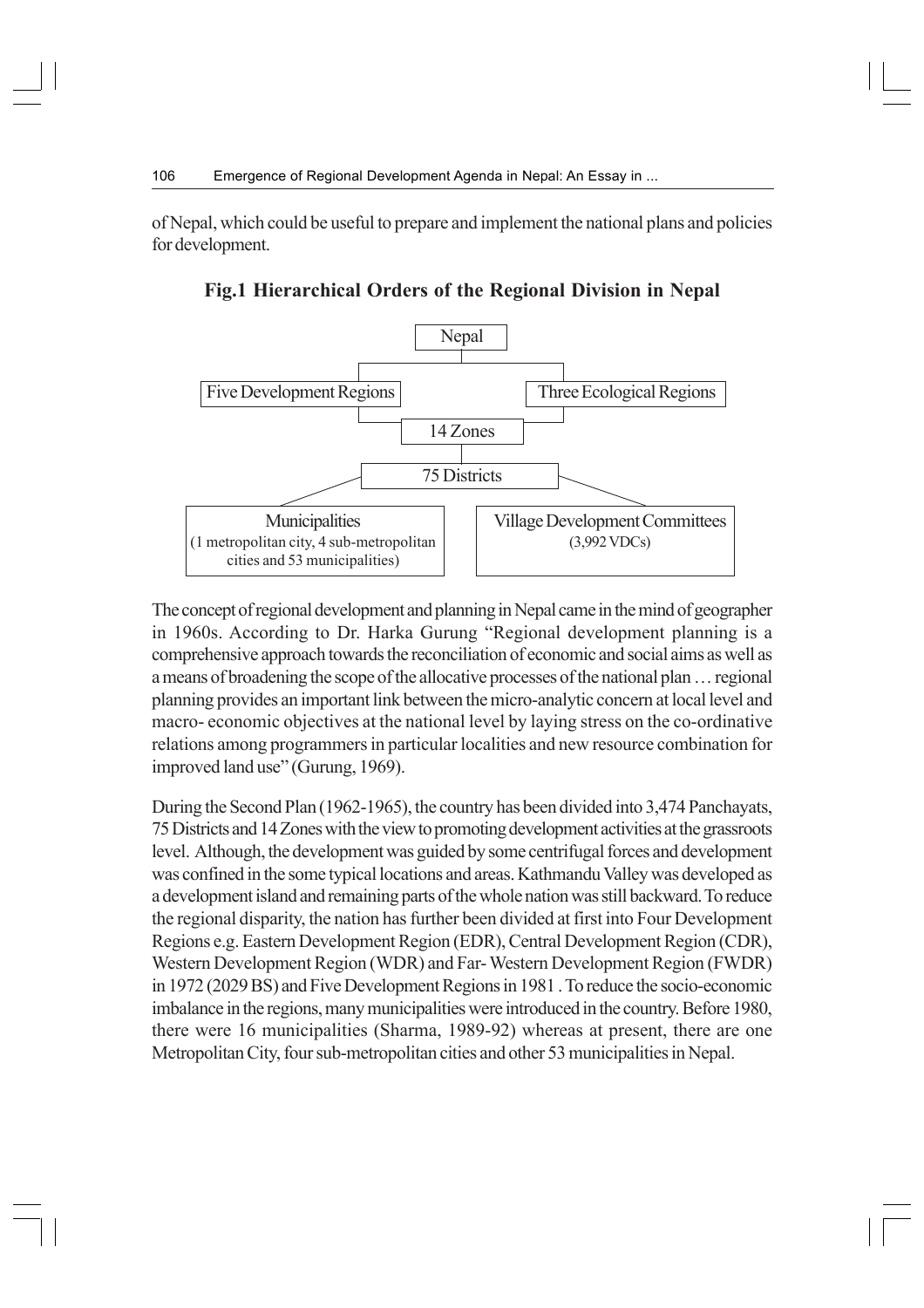## **Development Scenario and Regional Issue in Nepal**

#### **Criteria for Regional Division in Nepal**

 The main purpose of the regional division in Nepal is a balanced and integrated national development. Regional development approach fulfills three basic objectives, first, identification of poverty and backward areas, second, analysis of the existing and potential resources and third, formulation of the relevant development strategies (Shrestha, 1998).

Purpose of the division of the country into different ecological regions is to understand the different environmental conditions of different areas, which is considered as an important aspect of the national development, while the division into different administrative units was to integrate the development opportunities among the different regions and share their resources in the main stream of national development. There were many criteria adopted for the regional division of Nepal. Physical features e.g. mountain, hills, river, vegetation and altitude and topography is major criteria of the regional division of Nepal. Development inequality in the eastern and western parts of the country is formidable factor of divided the nation into five development regions.

#### **Regional Inequalities**

Regional variations of poverty among the different regional units have highly been perceived in recent years. Regional development approach seems to be an effective tool for the poverty alleviation in Nepal for two reasons. First, it is important for identifying poverty pockets in the country. Second, it is necessary to formulate location specific development programmes for poverty alleviation (Shrestha, 1998).

#### *Regional Variation of Poverty*

Most of the mountain and hill districts of Nepal are known to be very bad in terms of poverty and deprivation. More poverty is concentrated in those areas, which are characterized by poor resources, remoteness and rugged topography. Out of the total, FWDR has a large number of people suffering from poverty (i.e.54.3 %); it is followed by MWDR (43.4 %), EDR (42 %), CDR (40.7 %) and WDR (39.9 %) (Table1). WDR has lowest concentration of poverty whilst FWDR is a worst, having more than 54% population under the poverty line dominated by the large percentage of rural poverty. The spatial pattern of poverty shows that the mountains of MWDR and FWDR have concentrated high mass of poverty. CDR, EDR and WDR have comparatively better position than remaining two development regions. Similarly, Terai (Plain) and Kathmandu Valley are more developed as compared to the other regions.

According to the Nepal Living Standard Survey (NLSS) 1996, average household income at the national level was estimated Rs. 43,732, and per capita income Rs. 7,690. The highest household income was estimated in CDR (Rs. 52,408), while, lowest in MWDR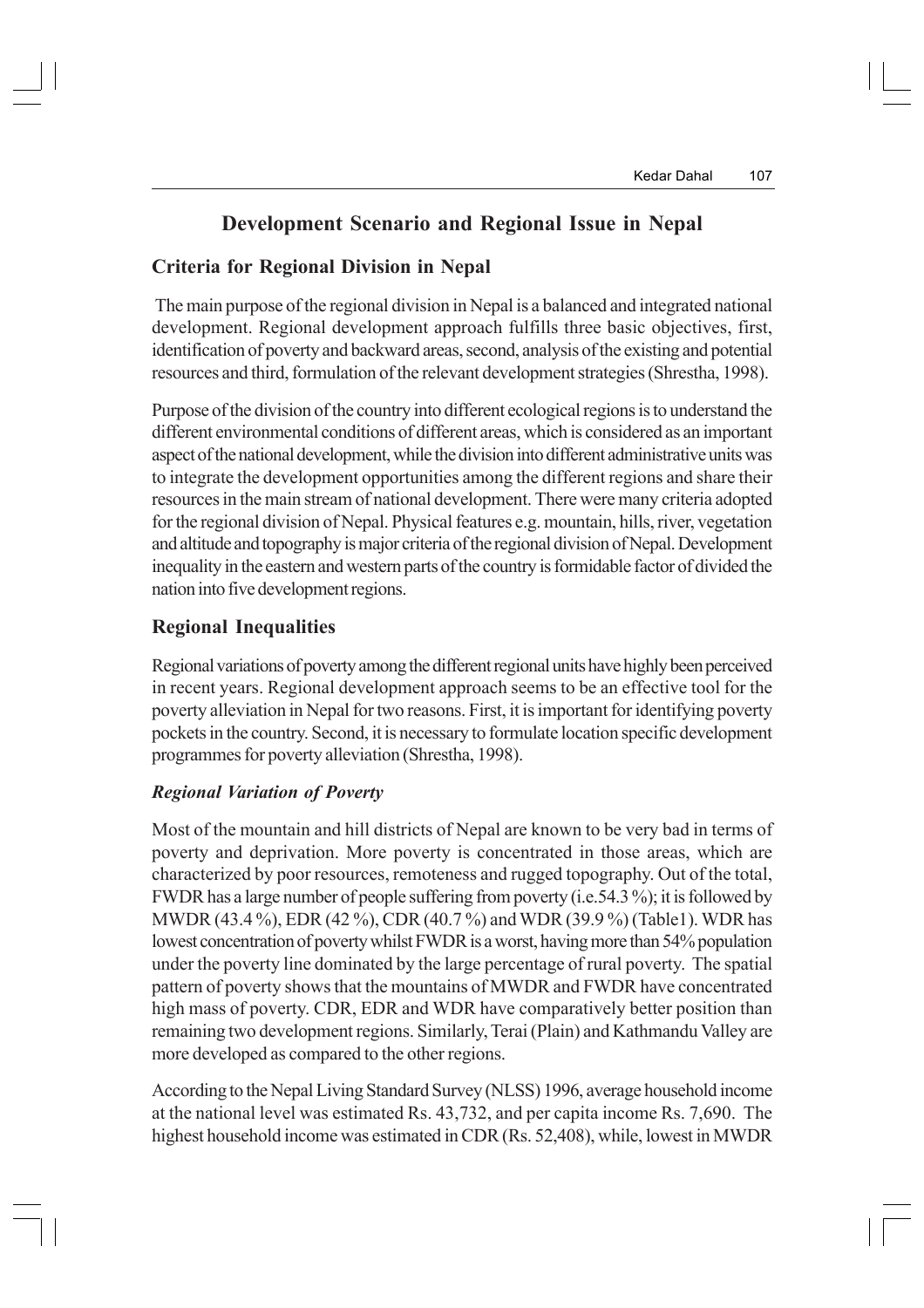(Rs. 36,435). Kathmandu, the capital of Nepal, in CDR has higher level of household income as compared to other regions. Similarly, per capita income was estimated to be highest in the CDR (Rs. 9,366) as compared to the lowest one in FWDR (Rs. 5,928). As estimated by ecological regions, it seems that, hill people have highest per capita income (e.g. about Rs. 8,433) as against to the lowest in mountain people (e.g. about Rs. 5,938). Average household income of the hill was estimated as average Rs. 45,000, followed by Terai (Rs. 44,500) and Mountain (Rs. 32,300). Urban-rural differentiation of poverty in Nepal is also a major issue. The per capita income of urban was estimated as Rs. 16,118 in stead of Rs. 7,075 in rural areas, while, the average household income in urban areas estimated as Rs. 86,797 as against the Rs. 40,400 in rural areas (CBS, 1997). There has been a steady growth of the level of the income between 1995/96 to 2003/04. The average household income grew by more than 80 percent from 1996 to 2004. During the same period, the per capita income increased from Rs.7, 690 to Rs. 15,162. The average household income was Rs. 43,732 in 1996 whilst it increased up to Rs. 80,111 in 2003/04 (CBS, 2003/04).

ICIMOD (1997) had conducted a study on poverty situation on the basis of ranking of districts, for example better rank districts, intermediate rank districts and worse rank districts, show that the poverty and deprivation in Nepal are under two distinct clusters, one lies in the hill and mountain region of FWDR and MWDR, and another lies in the Central hill and mountain. But Kanchanpur of FWDR is categorized as the best district and Darchula and western terai districts have been categorized as intermediate districts. In CDR, except Kathmandu, Bhaktapur and Lalitpur, 7 districts like Rasuwa, Sindhupalchowk, Dolakha, Ramechhap, Sindhuli, Rautahat and Mahottari have been categorized as worse districts. The study shows that the EDR, WDR and Kathmandu valley have been categorized as best in terms of overall composite index of development. The level of poverty and deprivation in Nepal mostly conforms to the resource endowment, accessibility, markets and topography. The political instability, poor accessibility, poor economic integration, high friction of space, physical and environmental contrary, high rate of inter and intra-regional migration, environmental and natural calamities are causes of the regional inequalities of Nepal. However, regional development approach might be more relevant to address the poverty issues in Nepal and the identification of the poverty pockets in the country would be more meaningful to formulate, and implementation of the development plan and policies in the kingdom.

Human Development Index is also poor in the MWDR, FWDR, central hills and terai, whereas Kathmandu valley including Kavrepalanchowk district of CDR, Kaski, Palpa and Chitwan of WDR and eastern hills and terai of EDR seems to be develop as a best in terms of poverty and deprivation in the country (UNDP, 2004). Poverty is not a single dimension. The vicious cycle of poverty seems to be varies not only spatially but also socially. Its incidence is higher among ethnic minorities such as Limbu, Tamang, Magar, Tharu, Musahasr reflecting a severe deprivation of opportunities in all aspects (UNDP, 2004).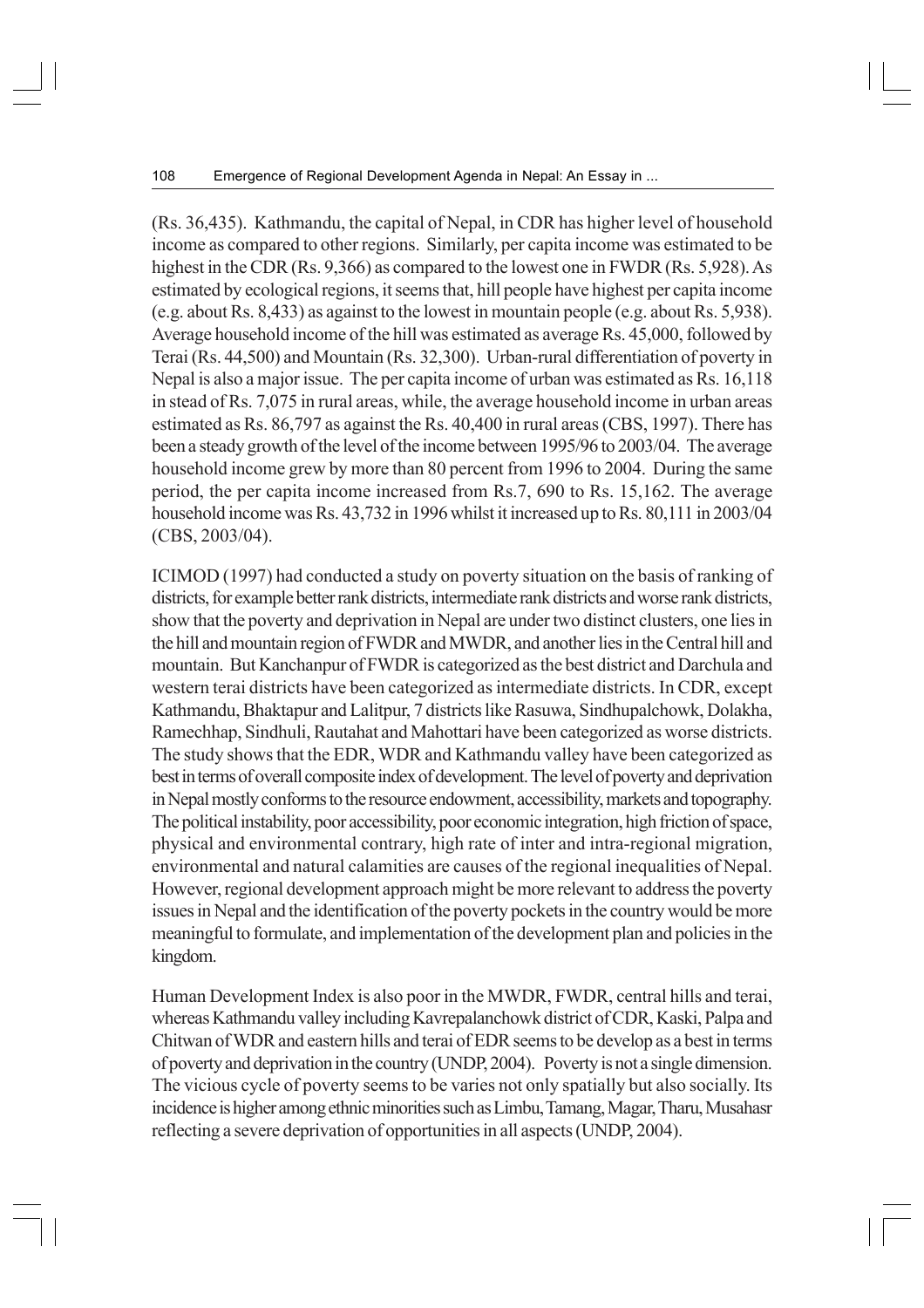| Regions                    | Poverty %  |             |           |            |      | Household Income |         | Per Capita Income |         |  |  |
|----------------------------|------------|-------------|-----------|------------|------|------------------|---------|-------------------|---------|--|--|
|                            | <b>HSC</b> | <b>NLSS</b> |           | <b>HDR</b> |      | (Rs.)            |         | (Rs.)             |         |  |  |
|                            | 1989       | 1995/96     | 2003/04   | 2000       | 2004 | 1995/96          | 2003/04 | 1995/96           | 2003/04 |  |  |
| <b>Development Regions</b> |            |             |           |            |      |                  |         |                   |         |  |  |
| <b>EDR</b>                 | 34.2       | NA          | <b>NA</b> | 42.0       | 37.1 | 40,892           | 68,380  | 7,434             | 13,000  |  |  |
| <b>CDR</b>                 | 39.2       | NA          | <b>NA</b> | 40.7       | 39.7 | 52,408           | 91,693  | 9,366             | 16,838  |  |  |
| <b>WDR</b>                 | 38.2       | NA          | <b>NA</b> | 39.9       | 36.7 | 39,213           | 82,568  | 7,011             | 17,172  |  |  |
| <b>MWDR</b>                | 56.2       | NA          | <b>NA</b> | 43.4       | 46.3 | 36,435           | 74,085  | 6,038             | 13,676  |  |  |
| <b>FWDR</b>                | 45.8       | <b>NA</b>   | <b>NA</b> | 45.3       | 45.9 | 37,307           | 66,294  | 5,928             | 11,504  |  |  |
| <b>Ecological Regions</b>  |            |             |           |            |      |                  |         |                   |         |  |  |
| Mountain                   | NA         | NA          | <b>NA</b> | 46         | 49.8 | 32,343           | 62,374  | 5,938             | 12,295  |  |  |
| <b>Hills</b>               | NA         | NA          | <b>NA</b> | 37.2       | 38.8 | 44,998           | 89,932  | 8,433             | 18,299  |  |  |
| Terai (Plain)              | NA         | NA          | NA        | 40.2       | 39.6 | 44,518           | 73,545  | 7,322             | 12,975  |  |  |
| <b>Residential Areas</b>   |            |             |           |            |      |                  |         |                   |         |  |  |
| Rural                      | 43.1       | 43.0        | 35        | 41.4       | 42.0 | 40,400           | 65,107  | 7,075             | 12,124  |  |  |
| Urban                      | 19.2       | 22.0        | 10        | 23.9       | 25.2 | 86,797           | 157,550 | 16,118            | 32,573  |  |  |
| NEPAL                      | 42.5       | 42.0        | 30.8      | 39.2       | 39.6 | 43,732           | 80,111  | 7,690             | 15,162  |  |  |

Table 1: Regional Variation of Poverty in Nepal

*Sources:* HSC 1989, CBS 1996, CBS 2003/04, UNDP 2000, UNDP 2004.

Table 1 reveals that the poverty data derived from NLSS and HDR is very contradictory and the actual data of poverty in the country has been found controversial, for example, CBS (2003/04) estimated that there were about 31 % people below the poverty line while HDR (2004) estimated about 40% people under the poverty line. This controversial scenario reflected to the methodological variations adopted by the institutions. Nepal Living Standard Survey is based on the household consumption and expenditure whilst HDR based on the overall status of human development including social aspects of the development. However both data reveals that the regional variation of poverty is chronic issues for the balanced national development and MWDR and FWDR are suffering from more human poverty compare to the other regions.

The regional variation of poverty is clearly reflected in the circulation of goods, services and people. Migration from the upper elevation to lower elevation regions is main characteristics of the human mobility in Nepal. Better employment opportunities, fertile agriculture land, services, and dependents seem to be major causes of the migration in Nepal. Kathmandu valley is being the destination of the majority of the migrants from other regions of Nepal.

#### **Regional Development Planning and Policies in Nepal**

Regional development planning in Nepal can be divided into three phases;

- Regional development before 1970s
- Regional development in 1970s-1990s, and
- Regional development after 1990s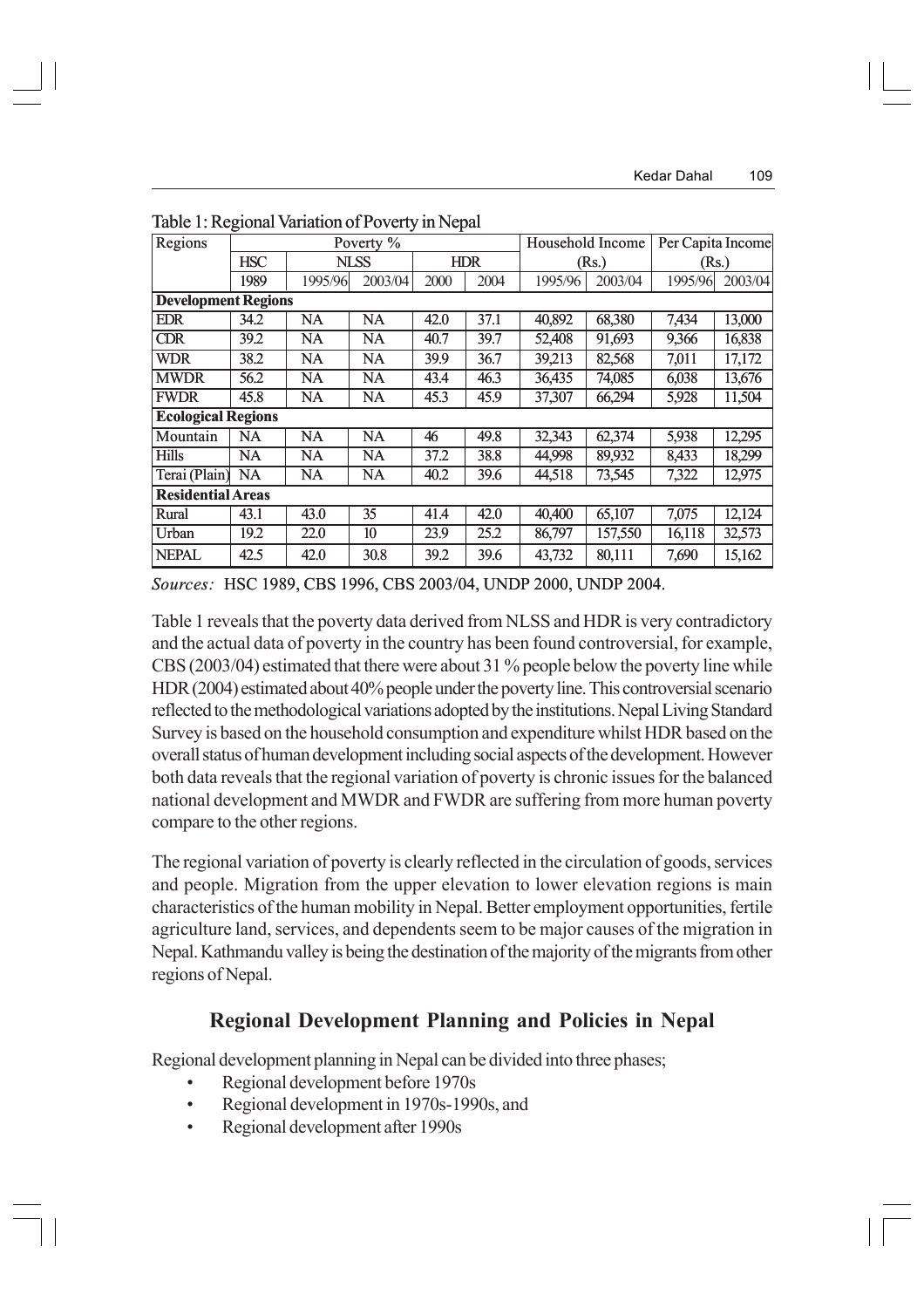#### **Regional Development Before 1970s**

Regional development approach was first introduced in the Second Plan (1962-1965) in Nepal. As a result, the country was divided into several development and administration regions. Third Plan (1965-1970) was focused on the road and transportation development to link mountain, hills and terai region in the national development process. Third plan gave prominence to regional aspects in the national development plan by dividing the country into three watershed regions like Koshi, Gandaki and Karnali with an aim of attaining the balance regional development. Till 1970, regional development was in the initial stage. There were no an additional development policies and plans prepared in the field of regional development in Nepal.

#### **Regional Development in 1970s-1990s**

Fourth Plan (1970-1975) was a milestone in the regional planning and development in Nepal. Growth pole hypothesis was introduced in the country. Four growth poles and several growth centers were identified in order to reduce the regional disparity of Nepal. The main focus of the growth pole hypothesis was to establish the north-south linkages in the movement of goods and services, trade and people with view of the coordination and integration of development activities within the country (Table 2). In 1972, four-development regions were defined e.g. EDR, CDR. WDR and FWDR. Growth centers and their possible hinterland areas were also defined (Table 3). The main objective of the regional planning during the 1970s was to provide a comprehensive spatial framework to the national development. Series of north-south the growth axes or roads were proposed. These roads were proposed for linking the growth centers where development efforts would have been concentrated in order to achieve full economies of scale and encourage agglomeration economies (Gurung, 1969). The important aspects of the growth centers approach is the positive nature of polarized development as it takes place and the mechanisms whereby the growth centers spreads growth to the surrounding areas.

| <b>Growth Poles</b> | Regions               | Development Centers                                       |
|---------------------|-----------------------|-----------------------------------------------------------|
| Biratnagar          | Koshi (Eastern)       | Biratnager, Dharan, Dhankuta,<br>Hedanga                  |
| Hetaunda-Kathmandu  | Kathmandu (Central)   | Birgunj, Kathmandu Valley,<br>Hetauda, Barabishe, Dhunche |
| Bhairahawa-Jomsom   | Gandaki (Western)     | Bhairawa, Butwal, Tansen,<br>Shangja, Pokhara, Jomsom     |
| Nepalganj-Jumla     | Karnali (Far Western) | Nepalganj, Surkhet, Dailekh, Jumla                        |

Table 2 Growth Poles and Development Centers

*Source:* The Fourth Plan (1970-1975) HMG/ NPC, Nepal

This strategy of regional planning has been closely linked to the road construction and the circulation of goods, people and services among the mountain, hill and terai and ultimately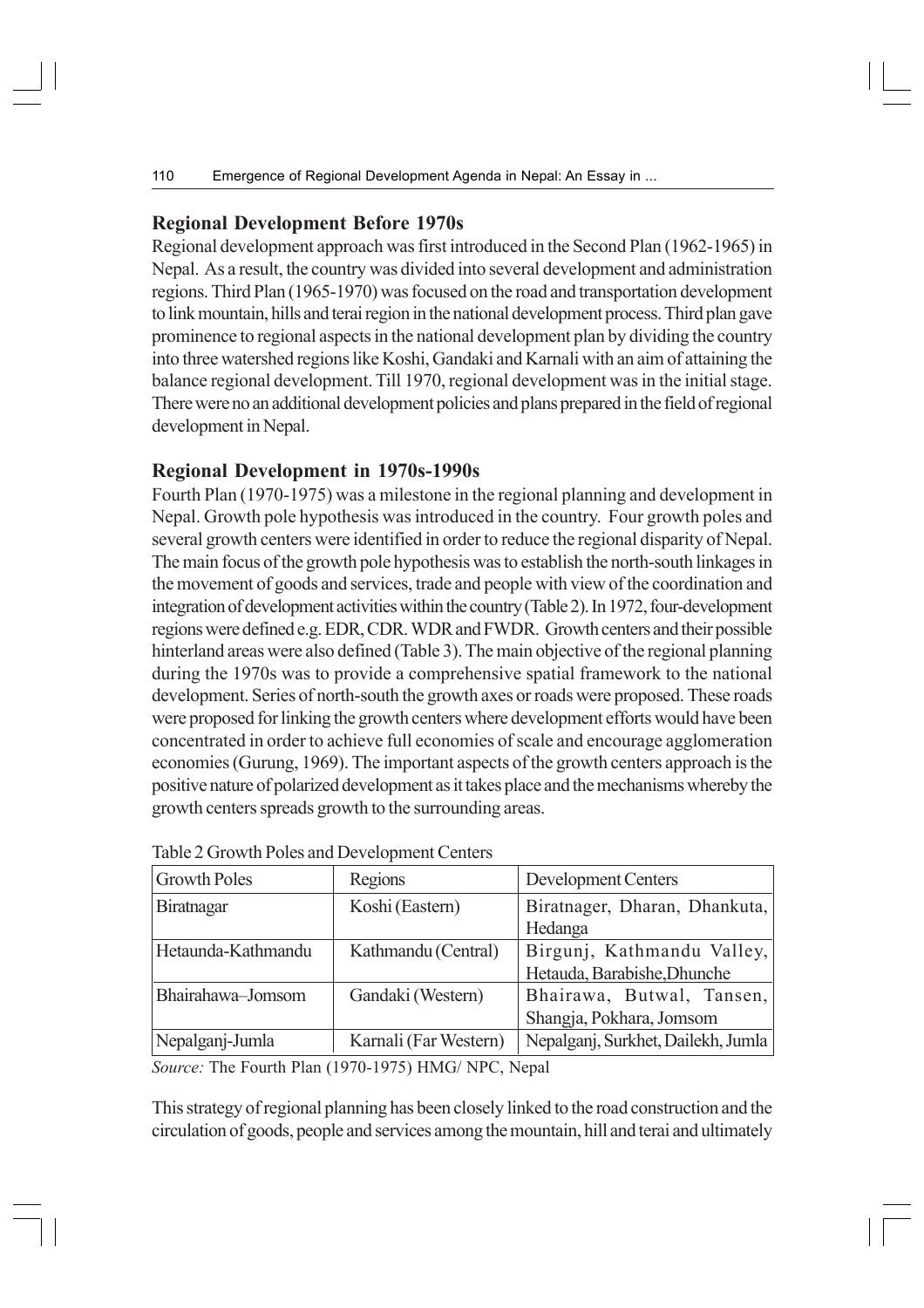India as well. But the growth pole hypothesis did not pay any more attention to the flow of goods and services among the regions within ecological belts, for example, hill to hill, mountain to mountain and terai to terai. In effect, Nepal would be made up of number of isolated regional economies, each one dependent upon its railhead connection with India (Blaikie, 1981). As a consequence, hills have become grain deficit area and are obliged to export labour to Terai and India.

| THE POSTUPING IN AUTHOR OF THE CONTROL THROUGH DISTINGS |                 |          |                             |       |       |  |  |  |
|---------------------------------------------------------|-----------------|----------|-----------------------------|-------|-------|--|--|--|
| Development regions                                     | Growth Centers  |          | <b>Hinterland Districts</b> |       |       |  |  |  |
|                                                         |                 | Mountain | <b>Hills</b>                | ferai | Total |  |  |  |
| Eastern                                                 | <b>Dhankuta</b> |          |                             |       |       |  |  |  |
| Central                                                 | Kathmandu       |          |                             |       | 1 C   |  |  |  |
| Western                                                 | Pokhara         |          |                             |       |       |  |  |  |

Table 3 Development Region, Growth Centers and Hinterland Districts

Harka Gurung's regional development approach has brought many significant changes particularly in the location of flows and break-of-bulk points. Road provision in west- central Nepal has accelerated in some instances the long-established decline of the hill economy, particularly in the case of artisans, craftsmen and occupational castes (Blaikie, 1981). This is true that Harka Gurung's earlier approach of regional development had some limitations. In view of the fact that some rural areas of Nepal have self-sufficient economy, road and communication, infrastructure and services facilities are developing fast in recent years. Some alteration in this approach of regional development would be an appropriate strategy for the national development.

Fifth Plan (1975-1980) was designed to increase national revenue by widening the foundation and boundary of development, by utilizing the resources in the particular region and community through the medium of appropriate methodology. The objective of the regional development was to bring uniformity in the income by increasing income of the majority of the population based on the social justice in maintaining economic and social unification and by the mobilization of local resources.

In the Sixth Plan (1980–1985), regional development planning emphasized not only the integration between north and south but focused on the east and west integration through the development of roads and other infrastructure development, and priority was given to increase economic integration among the different regions through the huge economic investment, especially for the food production in the backward and poor areas. Integrated Rural Development Programme (IRDP) was given more emphasis on the Sixth Plan although the concept of IRDP was introduced during the Fifth Plan in order to improve the quality of socio-economic standard of people. The main objectives of the IRDP were (Shrestha, 1986);

(1) to improve the socio-economic condition of rural communities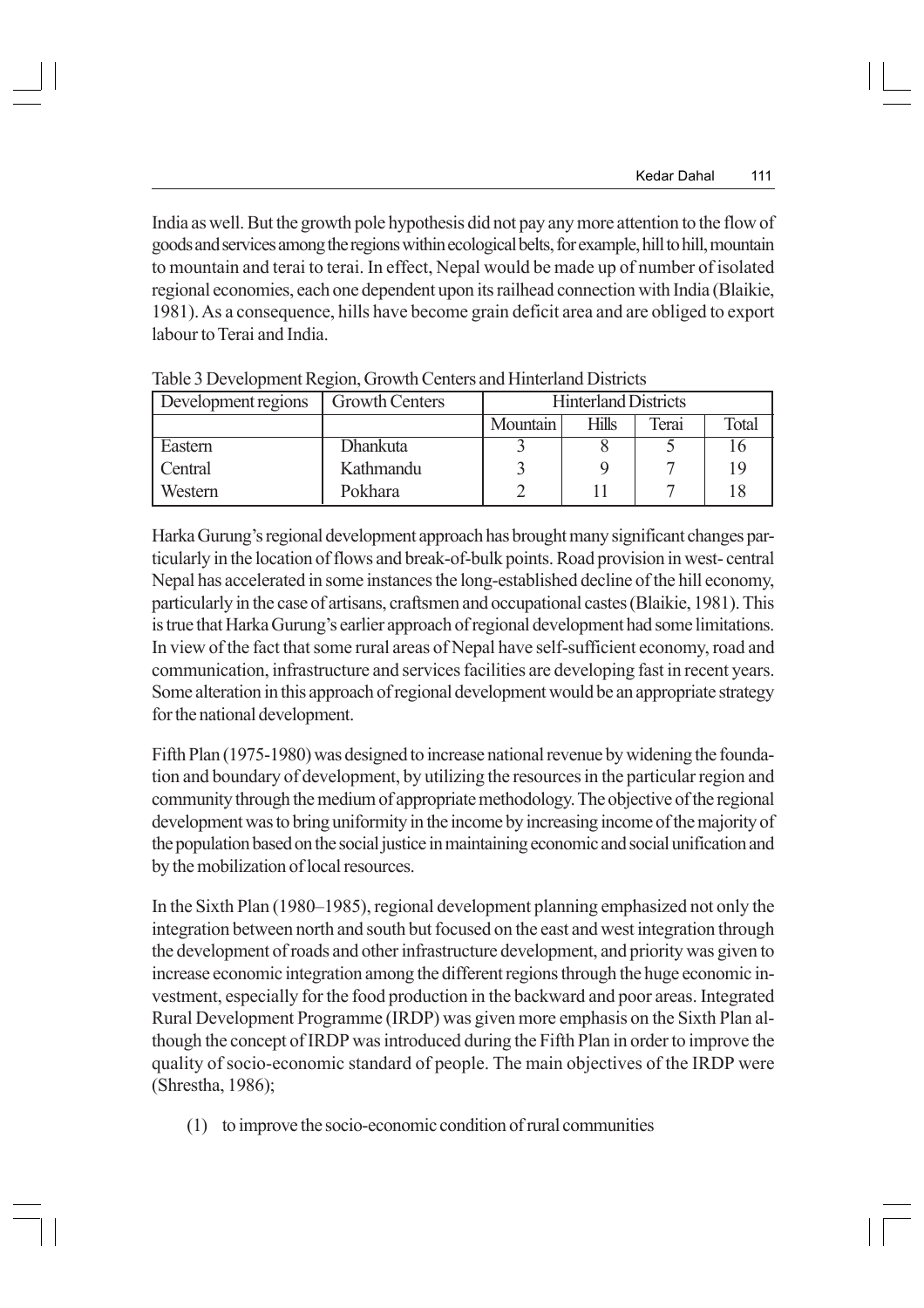- (2) to provide social services
- (3) to mobilize local resources through people participation
- (4) to involve local people in the decision making of local development programs, and
- (5) to develop different components in an integrated way.

The Sixth Plan focused on the regional development through integration of rural infrastructure development i.e. agriculture, small-scale industries, horticulture, livestock, conservation of the natural resources as well as the infrastructure and services in the rural areas. This was the second main step in the field of the balanced regional development in Nepal.

But location of such schemes has mutually contradictory aims. The problems of poverty, deprivation, ecological decline, lack of physical infrastructure and personnel within a political economy tend not to be conductive to a purposeful solution, and these problems are all so pervasive (Blaikie, 1981). Lack of transparency and political intervention were another causes of the failure of the IRDP in the past. In the Seventh Plan (1985-1990), the national goals and objectives of the plan were to reduce the regional imbalances in Nepal through the high utilization of the local resources. The Seventh Plan proposed a regional structure of regional development plan under three dimensions (Upreti, 1990):

- 1. Develop development centers and service centers established in the sub-regions in each development region e.g. towns and market centers.
- 2. To make the regional level plans practical and effective, regional development should be carried out at different levels / tires i.e. DR, Sub-region and District, and
- 3. District Development Plans formulated under the decentralization policy conforming to regional development plan. Sub-regional will be identified recognizing the existing zones as they are. The district will be the third tier of development region.

Therefore, the decentralization and regional development policy were integrated during the Seventh Plan periods and the regional development through empowerment of the local government was considered as an important approach of development. But without a sound statutory regional, sub-regional and district level institutions, the proposed regional development policies were not properly implemented.

## **Regional Development After 1990**

People's democratic movement in 1990 established the parliamentary democratic system in Nepal, and gave more priorities to the rural and regional development through more decentralization and empowerment of the local bodies. Policies, which aim to the empow-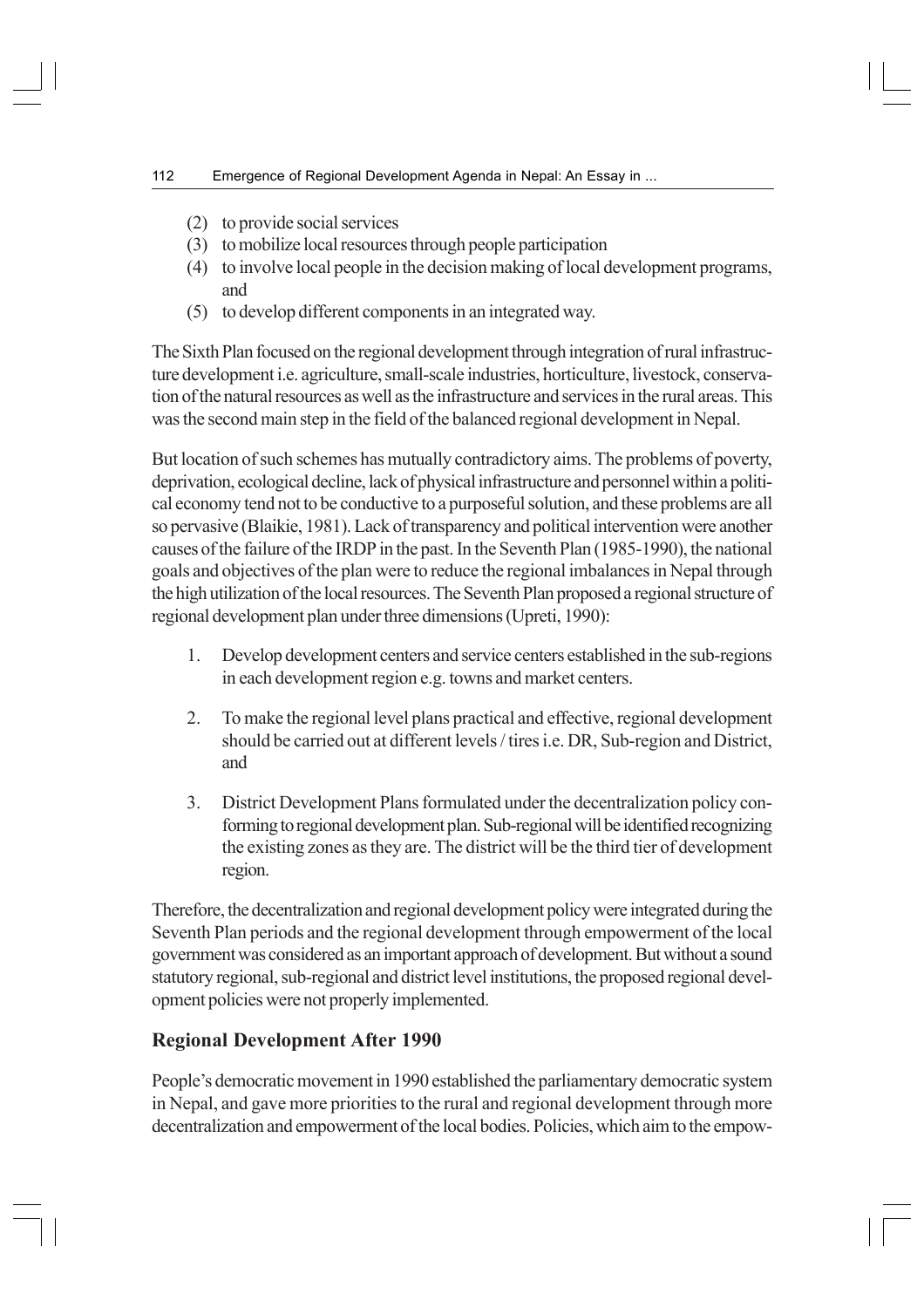erment of the local people and local government in the development process, were formulated in order to bring about a balanced regional development.

Eighth Plan (1992-1997) was designed on the base of three-core objectives- (a) sustainable economic growth, (b) poverty alleviation and (c) reduction of regional imbalances (NPC, 1992). The main objectives of the regional development in the Eighth Plan were (NPC, 1992);

- to increase regional and national production and reduce regional imbalance by mobilizing resources and assets scattered in different parts of the country, and
- to integrate rural development process with the national mainstream by involving the prevailing economic condition of the less developed rural and backward areas.

Reduction of the regional imbalances through the creation of physical infrastructures in the rural and backward regions had been emphasized in the plan. More priorities were given on the extension of rural roads, health, and education. Fifteen different policies were put forward regarding the regional development in the plan. These policies were formulated in different regional, sub-regional and district level programs. Expansion of the road networks, rural electrification, establishment of the health post and schools in rural villages, extension of infrastructure and service facilities in the rural areas, establishment of rural development banks, natural resources conservation through the extensive community forestry were some important achievements during this planning period. But without appropriate mechanism and programmes to coordination among different regional units1 (intra and interregional interaction), the regional development policies became quite ineffective. Programmes introduced in the context of regional development were quite ineffective except there dealing with rural infrastructure development.

The Ninth Plan (1997-2002) was designed with the aim to reduce the level of poverty in the country. Balanced regional development was seen as an important aspect of the poverty alleviation in the country. The plan highlighted four core objectives for the regional development2. Ninth Plan also focused on the regional development through the three tiers of hierarchy i.e. Development Region, Sub-region and Districts and formulated 13 different policies to fulfill these objectives. One of the important aspects of this plan was to define and formulate different programmes. Many programmes were proposed in order to reduce the regional imbalance in the country. Optimum mobilization of the regional resources, identify the potentiality and capacity of the resources at regional level, area specific program, NGOs mobilization, people participation in the development process, development of infrastructure and service facilities, coordination and integration mechanism for the regional development and proposed regional offices for the formulation, mobilization, monitoring and evaluation of district level programmes were very important aspects in the context of regional development . This plan for the first time felt the need of regional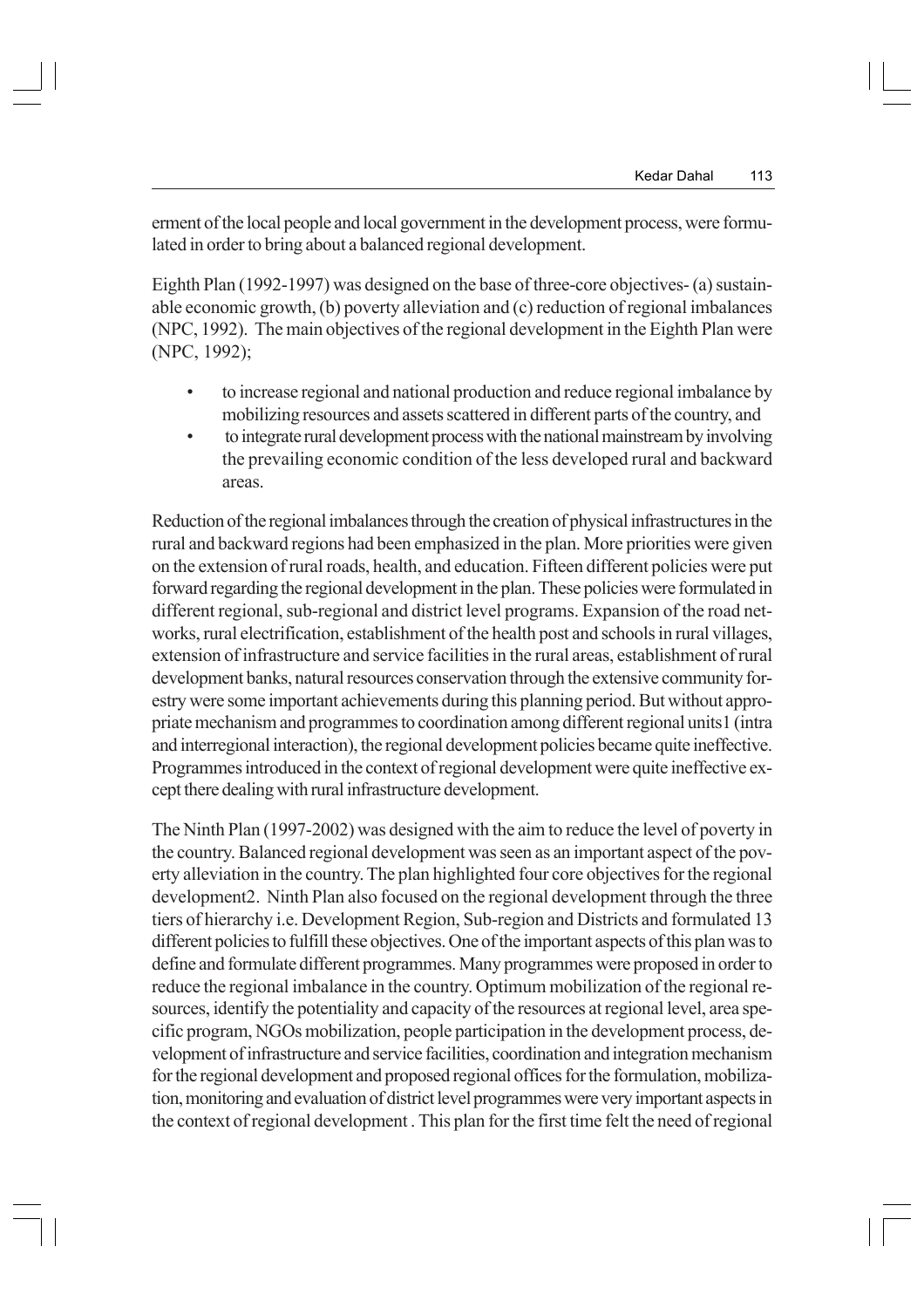offices, people's participation, area-specific programmes and analysis of resource potentiality for regional development. They were not mentioned in the previous plans.

Policies and programmes prepared in the Ninth Plan seem to be more ambitious. It is very difficult to implement these policies and programmes in a short period. After 1990, the country has been facing serious political instability. Moreover, after 1996 the targeted policies and plans in the regional level have failed and have not been fully implemented due to extreme political instability. MWDR, FWDR and some high mountain districts are still backward due the high political uncertainty, poor human and natural resources and deficit budget as well.

The Tenth Plan (2002-2007) has focused on the balanced regional development through the utilization of the potential resources in different regions. Three core regional strategies have been prepared in order to reduce the regional imbalances. The core strategies are concerned with:

- Increased people's participation in the social and political decision making processes
- Interregional economic relations among the rural, urban and backward regions through the infrastructure development particularly transport and communication.
- Resource allocation in view of reducing regional imbalance.

The concept of economic region, nodal market center and road and infrastructure development through the use of local skills and resources are major policies highlighted in the Tenth plan. But the details explanation and its scopes of the economic region have not been defined well. The current political insurgency and weak security in the kingdom has been disturbing further implementation of the policies.

The Nepal Gazette 2058 (2001) has emphasized the position of Regional Administrator (RA) in the view of the regional security. But the role of the RA would be more crucial in the development planning of the region and RA would be a core institution for making plans, policies and their implementation and evaluation of the regional level programmes. But the Gazette did not pay attention to this crucial matter and focused only on regional security.

## **Conclusion**

Spatial dimension of development becomes necessary. Regional development approach fulfills three basic objectives; first, identification of poverty and backward areas; second, analysis of the existing and potential resources; and third, formulation of the relevant development strategies (Shrestha, 1998).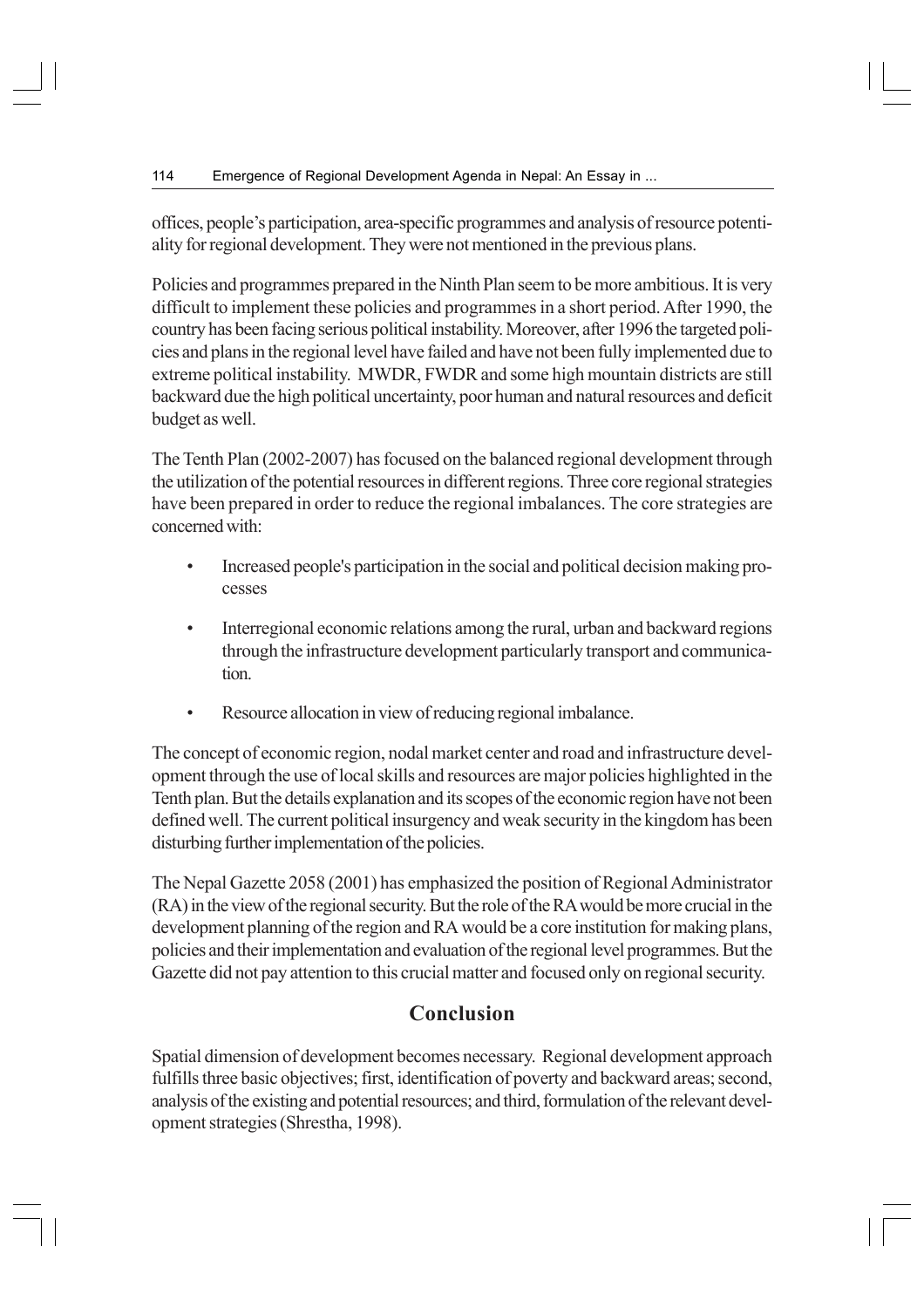Inter-regional and intra-regional inequalities in the country are becoming an acute problem in recent years in Nepal. CDR and WDR are highly developed in terms of level of income as compared to the other regions of Nepal while FWDR and MWDR are highly backward. Similarly, Terai (Plain) and urban areas are more developed as compared to the other parts of country. CDR, especially Kathmandu valley, is developing as a "Development Island" which has the concentration of all kinds of development facilities. The political instability, poor accessibility, poor economic integration, rigid and steep topography, high rate of inter and intra-regional migration, environmental and natural hazards are core causes of the regional inequalities in Nepal.

Three milestones in regional development in Nepal have emerged since 1970s: the growth pole and growth axis hypothesis, the IRDP concept and the decentralization and empowerment of the local bodies. However, the implementation of the above can be said to have rather poor performance. Highly centralized and fragmented administrative structures and lack of well established institutional mechanism are probably core causes of the failure of regional development policies and their implementation in Nepal in the past. Decentralization policy after 1990 provides more power to the local authorities. But most of the local authorities have yet to be more capable of coping with the development by provision of adequate human and financial resources. Moreover, local government officials are often slow or unwilling to act independently and continue to depend on the central government and ministry officials for decision and implementation. However regional development agenda is still a powerful approach for addressing the existing poverty and development inequalities in the country; it should be defined from the development reality of the country through restructuring of current regional unit.

Dr. Gurung's more recent article will be always remembered where he has emphasized as quoted below:

"Lack of regional approach is evident in some aspects that determine the spatial framework for development. The first aspect is the utter neglect of land use planning to resolve sectoral conflicts in space allocation. The second aspect is the imbalance in road network with vast tracts of highlands still inaccessible. The country has a very high density of airport, but this alternative transport potential remains under-utilized. The third aspect is the lopsided pattern of location of industries due to inadequate legal framework to include their re-location. The fourth aspect concerns the spurious definition of 'urban areas' without functional consideration and absence of designed hierarchy. In addition to these problems on internal spatial framework, the traditional southern orientation has ignored the potential of northern link in the wider regional context" (Gurung, 2006).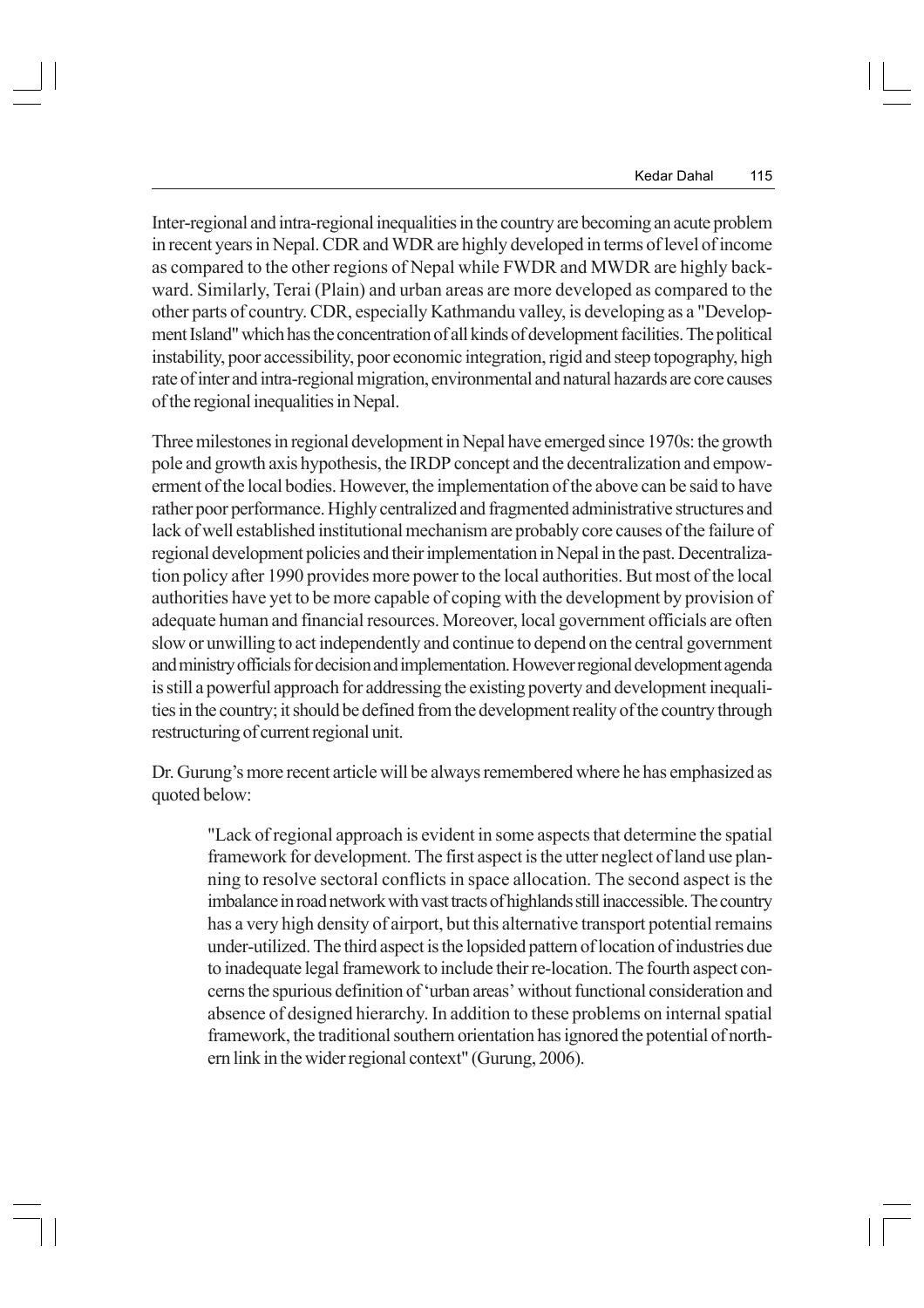#### **References**

Blaikie, Piers., 1981. Nepal: the crisis of regional planning in a double dependent periphery, In Walter B. Stohr and D.R. Fraser Taylor D.R. (eds.), Development from Above or Below? The Dialectics of Regional Planning in Developing Countries. Chichester: John Wiley and Sons: 231-258.

CBS., 1991. Population Census, Nepal 1991. Kathmandu, Centre Bureau of Statistics (CBS).

- —–1997. Nepal Living Standards Survey Report 1996, Main Findings, Vol. I & II. Kathmandu: Centre Bureau of Statistics (CBS).
- —–2003/2004. Nepal Living Standards Survey 2003/04. Vol II, Kathmandu: Centre Bureau of Statistics (CBS).
- Friedmann, John., 1964. Regional planning as a field of study. In John Friedmann and William
- Alonso (eds.), Regional Development and Planning: A Reader. Cambridge: Massachusetts Institute of Technology: 59-72.
- Gurung, Harka., 2006. Decentralization and regional development: a perspective. In Dhungel, D.N and Shrestha, A.M (eds.), Nepal: Conflict Resolution and Sustainable Peace, Decentralization and Regional Development. Kathmandu: Institute for Integrated Development Studies (IIDS): 7-50.
- —–2001. Highlanders on the move: the migration trends in Nepal. In Susanne, V and Thomas, H (eds.), Aspects of Migration and Mobility in Nepal. Kathmandu: Ratna Pustak Bhandar: 11-42.
- —–1969. Regional Development Plan for Nepal, Kathmandu: National Planning Commission, HMG.
- Guttenberg, Albert Z., 1993. The Language of Planning Essays on the Origins and Ends of American Planning Thought. Chicago: University of Illinois Press.
- Hammond, C.W., 1985. Elements of Human Geography, Oxford: Oxford University Press.
- HSC., 1989. Regional disparities of Income and Economic Status of Backward Caste /

Tribal Groups in Nepal. Kathmandu: Himalayan Studies Centre (HSC).

- HMG/Nepal., 2058. Nepal Gazette 2001, Kathmandu: HMG; Nepal.
- ICIMOD., 1997. Districts of Nepal, Indicators of Development. Kathmandu: International Centre for Integrated Mountain Development (ICIMOD).
- ICIMOD, UNEP, SACEP, NORAD, MoPE/Nepal., 2001. State of Environment, Nepal 2001, Thailand: UNEP.
- IIDS., 2006. Nepal Conflict Resolution and Sustainable Peace, Decentralization and Regional
- Development. Volume I. Kathmandu: Institute for Integrated Development Studies (IIDS).
- Ives, J.D., 1986. The status of Nepal: development in the face of uncertainty. In Joshi, S.C (ed.), Nepal Himalaya, Geo-Ecological Perspectives. Nainital: Himalayan Research Group: 265-281.
- Myrdal, G., 1957. Economic Theory and Underdeveloped Region. London: Duckworth.